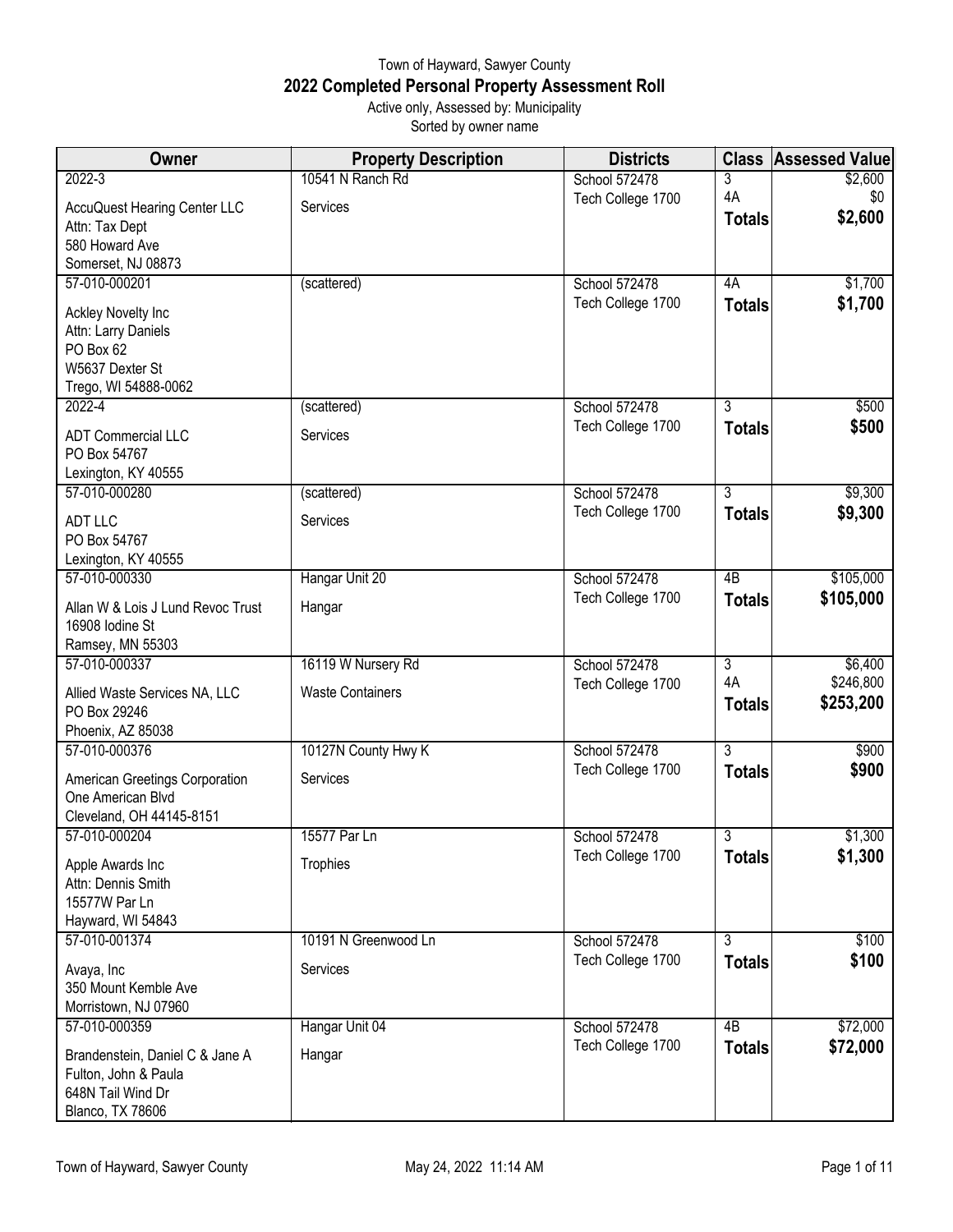| Owner                                                                                                                  | <b>Property Description</b>            | <b>Districts</b>                   |                                 | <b>Class Assessed Value</b> |
|------------------------------------------------------------------------------------------------------------------------|----------------------------------------|------------------------------------|---------------------------------|-----------------------------|
| 57-010-000207                                                                                                          | Hangar Unit 16                         | School 572478                      | 4B                              | \$80,000                    |
| Burton, Harold<br>15760 W Norway Point Rd<br>Hayward, WI 54843                                                         | Hangar                                 | Tech College 1700                  | <b>Totals</b>                   | \$80,000                    |
| 57-010-000210                                                                                                          | (scattered)                            | School 572478                      | $\overline{3}$                  | \$51,600                    |
| <b>Butterfield Welldrilling</b><br>14346W State Hwy 77<br>Hayward, WI 54843                                            | Contractor                             | Tech College 1700                  | 4A<br><b>Totals</b>             | \$500<br>\$52,100           |
| 57-010-000216                                                                                                          | 10243 N Heinz Rd                       | School 572478                      | 4B                              | \$50,600                    |
| Cairns, Henry & Patricia<br>Attn: Henry & Patricia Cairns<br>PO Box 681<br>Hayward, WI 54843                           | <b>BOLL</b>                            | Tech College 1700                  | <b>Totals</b>                   | \$50,600                    |
| 57-010-000370                                                                                                          | Hangar Unit 09                         | School 572478                      | 4B                              | \$97,500                    |
| Carlson, David P ETAL<br>Attn: David P Carlson<br>13848 N Park Rd<br>Hayward, WI 54843-1371                            | Hangar                                 | Tech College 1700                  | <b>Totals</b>                   | \$97,500                    |
| 57-010-000214                                                                                                          | 9728 N Haskins Rd                      | School 572478                      | $\overline{3}$                  | \$2,400                     |
| Cece's Bookkeeping<br>Attn: Cece Genrich<br>9728N Haskins Rd<br>Hayward, WI 54843                                      | Financial                              | Tech College 1700                  | <b>Totals</b>                   | \$2,400                     |
| 57-010-000215                                                                                                          | 7444 N Pats Landing Rd                 | School 572478                      | $\mathbf{1}$                    | \$13,900                    |
| Chief Lake Lodging<br>Attn: Beverly Licciardone<br>7444N Pats Landing Rd<br>Hayward, WI 54843                          | Lodging/Restaurant                     | Tech College 1700                  | 4A<br><b>Totals</b>             | \$100<br>\$14,000           |
| 57-010-000218                                                                                                          | 12255 W Daggetts Rd                    | School 572478                      | 1                               | \$1,300                     |
| Daggett's Resort<br>Attn: Danny Daggett<br>9619 W Oakstone Dr<br>Sun City, AZ 85351                                    | Resort                                 | Tech College 1700                  | 3<br><b>Totals</b>              | \$51,200<br>\$52,500        |
| 57-010-000275                                                                                                          | 12502 W Cty Rd B                       | School 572478                      |                                 |                             |
| Daul Properties LLC<br>d.b.a. Fish Tales Pub & Grub<br>Attn: Daniel Daul<br>12502 W County Road B<br>Hayward, WI 54843 | Restaurant                             | Tech College 1700                  | <b>Totals</b>                   |                             |
| 57-010-000365                                                                                                          | 15529 W State Hwy 77                   | School 572478                      | 4A                              | \$300                       |
| Debbie's Hair Design<br>Attn: James A. & Debra Meier<br>11748 N Cty Rd T                                               | Hair Care<br><b>DOOMAGE ASSESSMENT</b> | Tech College 1700                  | <b>Totals</b>                   | \$300                       |
| Hayward, WI 54843                                                                                                      |                                        |                                    |                                 |                             |
| 57-010-001371<br><b>DIRECTV LLC</b>                                                                                    | (scattered)<br>Services                | School 572478<br>Tech College 1700 | $\overline{3}$<br><b>Totals</b> | \$7,500<br>\$7,500          |
| Attn: Kroll LLC<br>PO Box 2789<br>Addison, TX 75001                                                                    |                                        |                                    |                                 |                             |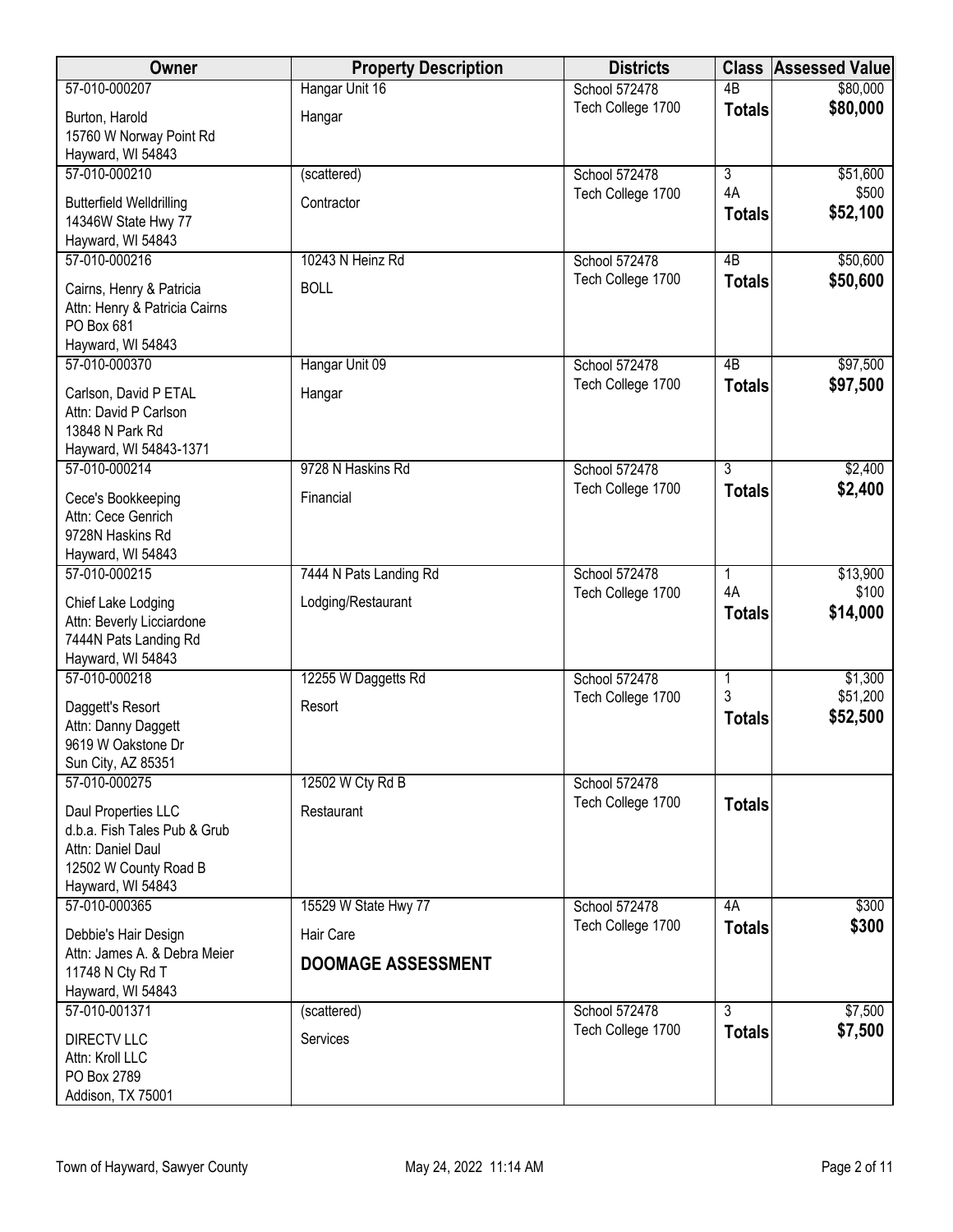| Owner                                                                                              | <b>Property Description</b>                 | <b>Districts</b>  |                           | <b>Class Assessed Value</b>            |
|----------------------------------------------------------------------------------------------------|---------------------------------------------|-------------------|---------------------------|----------------------------------------|
| 57-010-001313                                                                                      | (scattered)                                 | School 572478     | 4A                        | \$6,200                                |
| <b>DISH Network LLC</b><br>PO Box 6623                                                             | Satellite TV                                | Tech College 1700 | <b>Totals</b>             | \$6,200                                |
| Englewood, CO 80155-6623                                                                           |                                             |                   |                           |                                        |
| 57-010-001377                                                                                      | 10127 N County Hwy K                        | School 572478     | $\overline{3}$            | \$36,600                               |
| Dolgencorp, LLC<br>d.b.a. Dollar General #18814<br>Attn: Corporate Tax Consulting<br>PO Box 503410 | Retail                                      | Tech College 1700 | 4A<br><b>Totals</b>       | \$21,200<br>\$57,800                   |
| Indianapolis, IN 46256-3410                                                                        |                                             |                   |                           |                                        |
| 57-010-000225                                                                                      | 13110 W Birch Ln                            | School 572478     |                           |                                        |
| Edgewater Beach Resort<br>Attn: Marie Slack<br>13110W Birch Ln<br>Hayward, WI 54843                | Resort                                      | Tech College 1700 | <b>Totals</b>             |                                        |
| 57-010-000239                                                                                      | 11134 N State Hwy 77                        | School 572478     | $\overline{3}$            | \$48,500                               |
| <b>Essentia Health</b><br>Attn: Finance BSC F8<br>502 E 2nd St<br>Duluth, MN 55805                 | Services                                    | Tech College 1700 | 4A<br>4B<br><b>Totals</b> | \$13,000<br>\$1,040,900<br>\$1,102,400 |
| 57-010-000230                                                                                      | Hangar Unit 9A                              | School 572478     | $\overline{AB}$           | \$56,200                               |
| Fandler, Daniel P<br>14155W County Hwy E<br>Hayward, WI 54843                                      | Hangar                                      | Tech College 1700 | <b>Totals</b>             | \$56,200                               |
| 57-010-000222                                                                                      | 16144 W State Hwy 63                        | School 572478     | $\overline{3}$            | \$6,100                                |
| <b>Frankies Pizza</b><br>PO Box 798<br>Hayward, WI 54843                                           | Bar/Restaurant<br><b>DOOMAGE ASSESSMENT</b> | Tech College 1700 | <b>Totals</b>             | \$6,100                                |
| 57-010-000228                                                                                      | 10585 N Ranch Rd                            | School 572478     |                           |                                        |
| Gidley Plumbing & Excavating<br>Attn: Cary Gidley<br>10585N Ranch Rd<br>Hayward, WI 54843          | Plumbing                                    | Tech College 1700 | <b>Totals</b>             |                                        |
| 57-010-001368                                                                                      | (scattered)                                 | School 572478     | $\overline{3}$            | \$700                                  |
| Grayhawk Leasing, LLC<br>1412 Main St Ste 1500<br>Dallas, TX 75202                                 | Services                                    | Tech College 1700 | <b>Totals</b>             | \$700                                  |
| 57-010-000301                                                                                      |                                             | School 572478     | 1                         | \$7,200                                |
| Great Northern Pines Property Inc<br>Attn: KW Anderson<br>6801 Dakota Trl<br>Edina, MN 55439       | Services<br><b>DOOMAGE ASSESSMENT</b>       | Tech College 1700 | 3<br>4A<br><b>Totals</b>  | \$8,600<br>\$900<br>\$16,700           |
| 57-010-000351                                                                                      | Hangar Unit 19                              | School 572478     | 4B                        | \$72,000                               |
| Hanna Bay Holdings LLC<br>Attn: Dan Mersel<br>2547 Northridge Lane NE<br>Rochester, MN 55906       | Hangar                                      | Tech College 1700 | <b>Totals</b>             | \$72,000                               |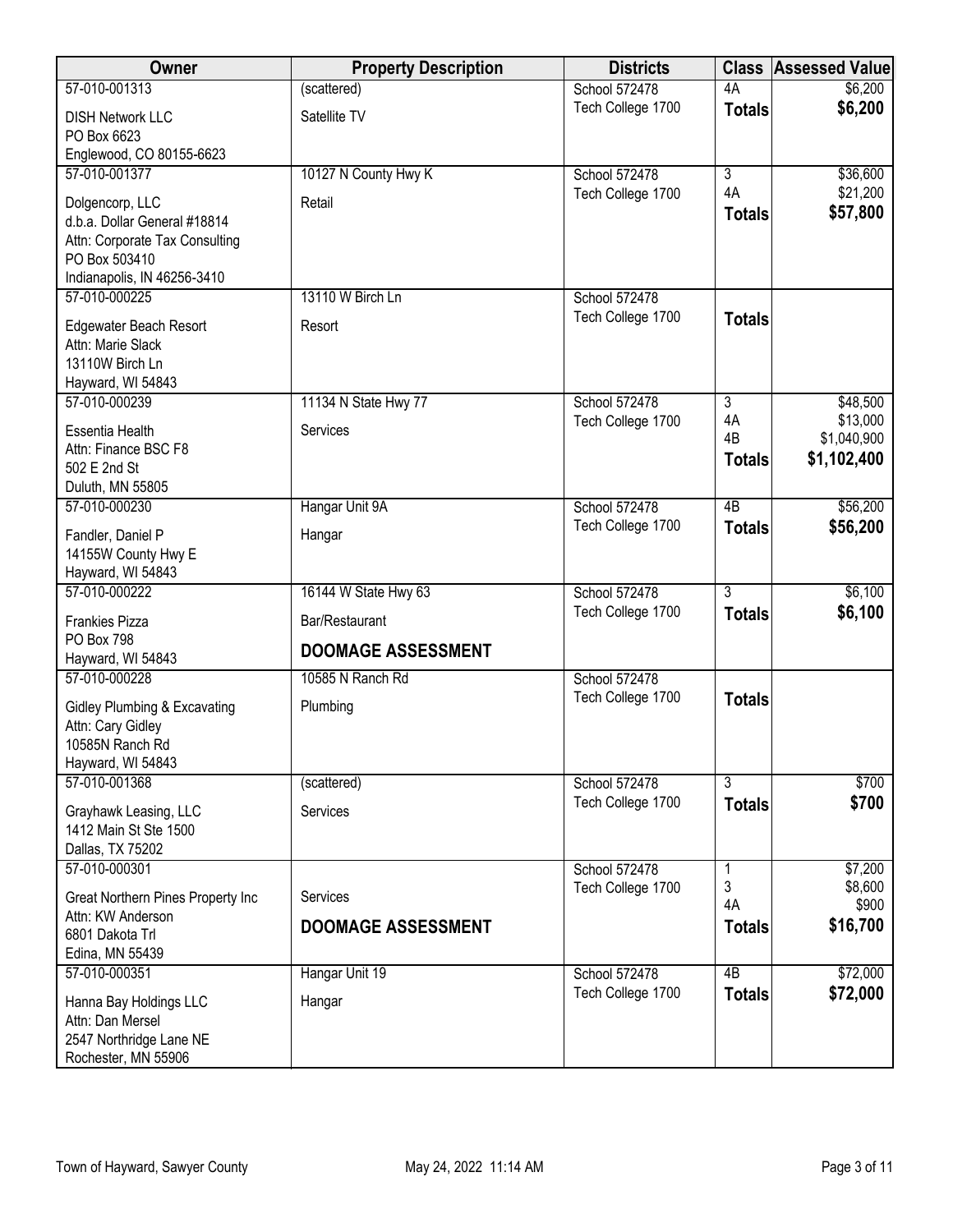| Owner                                                                                              | <b>Property Description</b>                      | <b>Districts</b>                   |                     | <b>Class Assessed Value</b> |
|----------------------------------------------------------------------------------------------------|--------------------------------------------------|------------------------------------|---------------------|-----------------------------|
| 57-010-000307                                                                                      | 16026 W State Hwy 63                             | School 572478                      | 3                   | \$8,000                     |
| Hanson Tire & Custom Exhaust<br>16026 W US Hwy 63                                                  | <b>Tire Store</b>                                | Tech College 1700                  | <b>Totals</b>       | \$8,000                     |
| Hayward, WI 54843                                                                                  |                                                  |                                    |                     |                             |
| 57-010-000335                                                                                      | Hangar Unit 22                                   | School 572478                      | 4B                  | \$50,000                    |
| Hanzlik, Martin<br>Attn: Martin Hanzlik<br>PO Box 212                                              | Hangar                                           | Tech College 1700                  | <b>Totals</b>       | \$50,000                    |
| Hayward, WI 54843-0212                                                                             |                                                  |                                    |                     |                             |
| 57-010-000234                                                                                      | 15226 W Cty Rd B                                 | School 572478                      | $\overline{3}$      | \$8,700                     |
| <b>Hayward Animal Hospital</b><br>Attn: Dr Todd Ostrander<br>15226 W Cty Rd B<br>Hayward, WI 54843 | Veterinary Medicine & Services                   | Tech College 1700                  | <b>Totals</b>       | \$8,700                     |
| 57-010-000336                                                                                      | 10541 N Ranch Rd                                 | School 572478                      | $\overline{3}$      | \$1,600                     |
| <b>Hayward Family Dentistry SC</b><br>PO Box 1220<br>Hayward, WI 54843-1220                        | Dentist                                          | Tech College 1700                  | 4A<br><b>Totals</b> | \$2,800<br>\$4,400          |
| 57-010-000211                                                                                      | 16066 W State Hwy 63 S                           | School 572478                      | $\overline{3}$      | \$7,400                     |
| Hayward Home Center<br>Attn: Rick Marks                                                            | Retail                                           | Tech College 1700                  | <b>Totals</b>       | \$7,400                     |
| 16066W US Hwy 63 S<br>Hayward, WI 54843                                                            | <b>DOOMAGE ASSESSMENT</b>                        |                                    |                     |                             |
| 57-010-000127                                                                                      | 15271 W State Hwy 77                             | School 572478                      | 3                   | \$17,000                    |
| <b>Hayward Marine</b><br>Attn: Jeff Romsos<br>15271 W State Hwy 77                                 | <b>Boat Service</b><br><b>DOOMAGE ASSESSMENT</b> | Tech College 1700                  | <b>Totals</b>       | \$17,000                    |
| Hayward, WI 54843<br>57-010-000250                                                                 |                                                  |                                    |                     |                             |
| Hermel, David E & Darcy R<br>Attn: David & Darcy Hermel<br>100 Oak Terrace Ct<br>Mankato, MN 56003 | Hangar Unit 02<br>Hangar                         | School 572478<br>Tech College 1700 | 4B<br><b>Totals</b> | \$172,200<br>\$172,200      |
| 57-010-001359                                                                                      | 15226 W Cty Rd B                                 | School 572478                      | $\overline{3}$      | \$5,500                     |
| Heska Corporation<br>3760 Rocky Mountain Ave<br>Loveland, CO 80538                                 | Leasing                                          | Tech College 1700                  | <b>Totals</b>       | \$5,500                     |
| 57-010-001291                                                                                      | 13855 W Cty Rd B                                 | School 572478                      | $\overline{3}$      | \$6,100                     |
| HPC Inc                                                                                            | Fast Food                                        | Tech College 1700                  | 4A<br><b>Totals</b> | \$400<br>\$6,500            |
| d.b.a. Subway<br>13855W Cty Rd B<br>Hayward, WI 54843                                              | <b>DOOMAGE ASSESSMENT</b>                        |                                    |                     |                             |
| 57-010-000308                                                                                      | 10293 N Greenwood Ln                             | School 572478                      | $\overline{3}$      | \$1,000                     |
| Hurricane Busing Inc<br>Attn: Dale Schull<br>10293 N Greenwood Ln<br>Hayward, WI 54843-7220        | Services                                         | Tech College 1700                  | <b>Totals</b>       | \$1,000                     |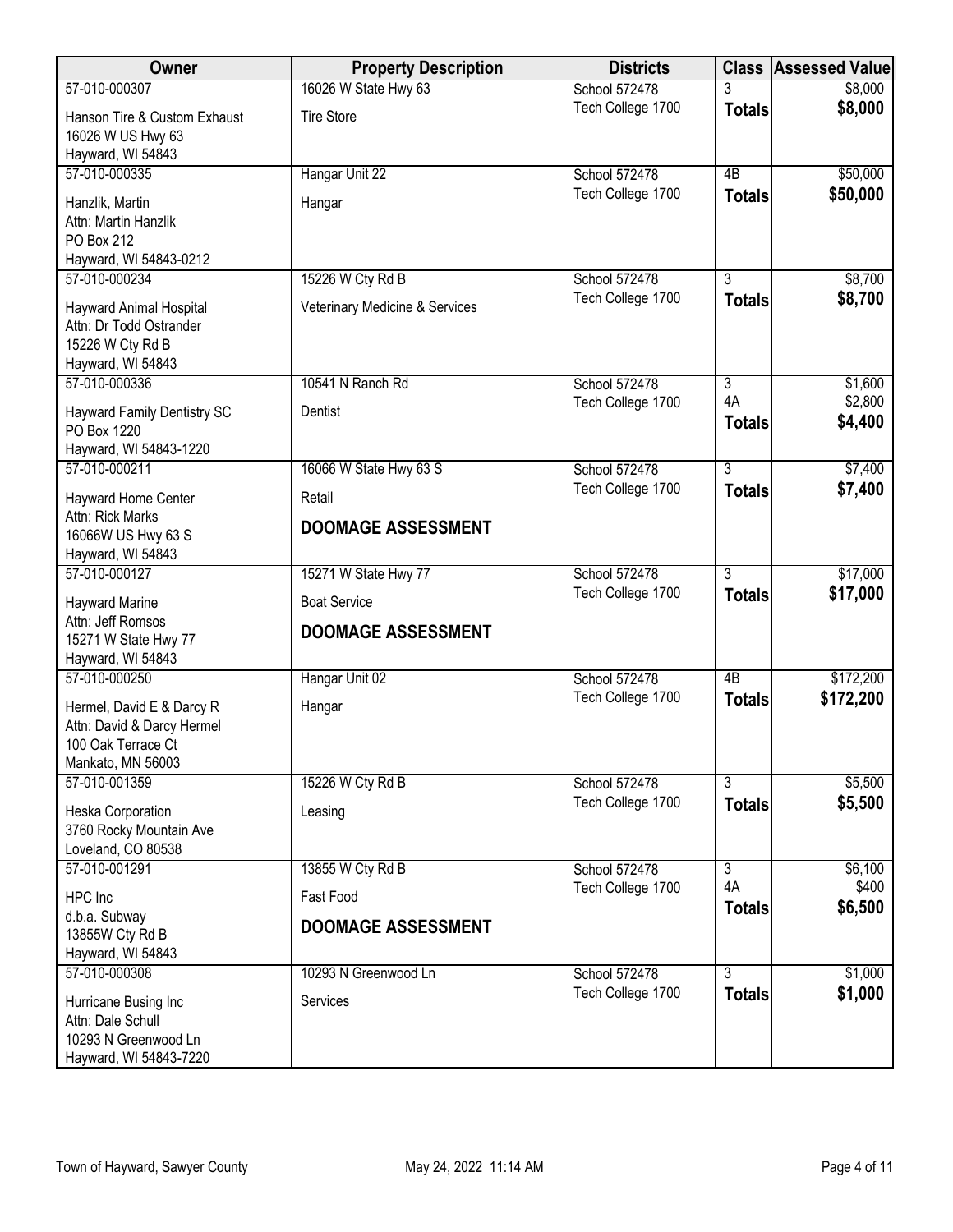| Owner                                              | <b>Property Description</b> | <b>Districts</b>  | <b>Class</b>    | <b>Assessed Value</b> |
|----------------------------------------------------|-----------------------------|-------------------|-----------------|-----------------------|
| 57-010-000240                                      | 13767 W Cty Rd B            | School 572478     |                 | \$138,400             |
| <b>IGT</b>                                         | Leasing                     | Tech College 1700 | <b>Totals</b>   | \$138,400             |
| Attn: Tax Dept                                     |                             |                   |                 |                       |
| 9295 Prototype Dr                                  |                             |                   |                 |                       |
| Reno, NV 89511-8986                                |                             |                   |                 |                       |
| 57-010-001369                                      | 10562N Town Industrial Park | School 572478     | $\overline{3}$  | \$2,800               |
| J H Larson Electrical Co.                          | Contractor                  | Tech College 1700 | <b>Totals</b>   | \$2,800               |
| 10200 51st Ave N                                   |                             |                   |                 |                       |
| Plymouth, MN 55442                                 |                             |                   |                 |                       |
| 57-010-000277                                      | Hangar Unit 18              | School 572478     | 4B              | \$67,500              |
| Jackson Holdings LLC                               | Hangar                      | Tech College 1700 | <b>Totals</b>   | \$67,500              |
| Attn: Chris Jackson                                |                             |                   |                 |                       |
| 150 Jack Berg Ln                                   |                             |                   |                 |                       |
| Coon Valley, WI 54623                              |                             |                   |                 |                       |
| 57-010-000329                                      | Hangar Unit 10              | School 572478     | 4B              | \$36,500              |
|                                                    |                             | Tech College 1700 | <b>Totals</b>   | \$36,500              |
| Korn, Clifton A & Petrich, Gary<br>15710 W Korn Ln | Hangar                      |                   |                 |                       |
| Hayward, WI 54843                                  |                             |                   |                 |                       |
| 57-010-000266                                      | Hangar Unit 19A             | School 572478     | $\overline{AB}$ | \$33,600              |
|                                                    |                             | Tech College 1700 | <b>Totals</b>   | \$33,600              |
| Korthals, Ronald L                                 | Hangar                      |                   |                 |                       |
| Attn: Ronald L Korthals                            |                             |                   |                 |                       |
| 5265 Woodridge Forest Trl NW<br>Atlanta, GA 30327  |                             |                   |                 |                       |
| 57-010-000246                                      | Hangar Unit 01              | School 572478     | $\overline{AB}$ | \$35,300              |
|                                                    |                             | Tech College 1700 | <b>Totals</b>   | \$35,300              |
| L & L Aviation Inc                                 | Hangar                      |                   |                 |                       |
| Attn: Lois Leslie                                  |                             |                   |                 |                       |
| 10930 N Airport Rd<br>Hayward, WI 54843            |                             |                   |                 |                       |
| 57-010-000300                                      | 14067 W Cty Rd B            | School 572478     | $\overline{3}$  | \$1,700               |
|                                                    |                             | Tech College 1700 | 4A              | \$1,700               |
| Laakson Complete Welding                           | Welding                     |                   | <b>Totals</b>   | \$3,400               |
| Attn: Mr. Laakson                                  | <b>DOOMAGE ASSESSMENT</b>   |                   |                 |                       |
| 14067 W Cty Rd B                                   |                             |                   |                 |                       |
| Hayward, WI 54843<br>57-010-000247                 | 14511 E State Hwy 77        | School 572478     | 3               | \$300                 |
|                                                    |                             | Tech College 1700 | 4A              | \$200                 |
| LaBarre Plumbing                                   | Plumbing                    |                   | <b>Totals</b>   | \$500                 |
| Attn: Robert A LaBarre Jr.                         |                             |                   |                 |                       |
| 14515 W State Rd 77                                |                             |                   |                 |                       |
| Hayward, WI 54843<br>57-010-000372                 | (scattered)                 | School 572478     | 4A              | \$46,300              |
|                                                    |                             | Tech College 1700 | <b>Totals</b>   | \$46,300              |
| Lamar Advertising of Duluth                        | Services                    |                   |                 |                       |
| PO Box 66338                                       |                             |                   |                 |                       |
| Baton Rouge, LA 70896                              |                             |                   |                 |                       |
| 57-010-000377                                      | 16880 W US Hwy 63           | School 572478     | $\overline{3}$  | \$800                 |
| Learfield Communications, LLC                      | Radio Broadcast             | Tech College 1700 | <b>Totals</b>   | \$800                 |
| Attn: IMG College Tax Dept                         |                             |                   |                 |                       |
| 2400 Dallas Pkwy Ste 500                           |                             |                   |                 |                       |
| Plano, TX 75093                                    |                             |                   |                 |                       |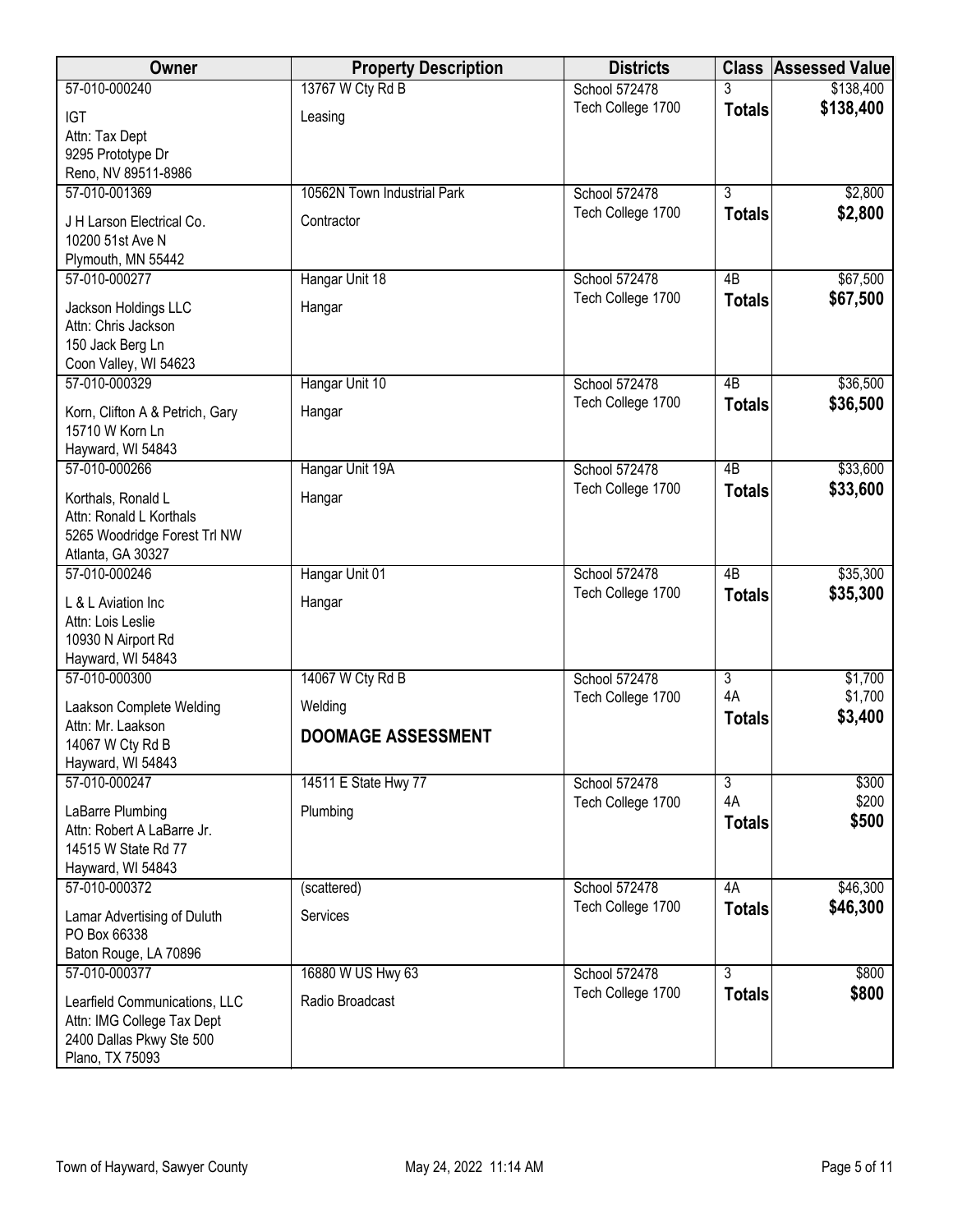| Owner                                                  | <b>Property Description</b> | <b>Districts</b>  |                 | <b>Class Assessed Value</b> |
|--------------------------------------------------------|-----------------------------|-------------------|-----------------|-----------------------------|
| 57-010-001376                                          | 16344 W Radio Hill Rd       | School 572478     |                 | \$700                       |
| Learfield Communications, LLC                          | Radio Broadcast             | Tech College 1700 | <b>Totals</b>   | \$700                       |
| Attn: IMG College Tax Dept<br>2400 Dallas Pkwy Ste 500 | <b>DOOMAGE ASSESSMENT</b>   |                   |                 |                             |
| Plano, TX 75093                                        |                             |                   |                 |                             |
| 57-010-000294                                          | Hangar Unit 03              | School 572478     | 4B              | \$164,000                   |
| Leisuretime Services, Inc                              | Hangar                      | Tech College 1700 | <b>Totals</b>   | \$164,000                   |
| Attn: Ron Vecchie<br>2200 N Wilmar                     |                             |                   |                 |                             |
| Quincy, IL 62301                                       |                             |                   |                 |                             |
| 57-010-000248                                          | Hangar Unit LINKS           | School 572478     | 4B              | \$1,232,900                 |
| Link Snacks, Inc.                                      | Hangar                      | Tech College 1700 | <b>Totals</b>   | \$1,232,900                 |
| Attn: Tax Department                                   |                             |                   |                 |                             |
| PO Box 397<br>Minong, WI 54859                         |                             |                   |                 |                             |
| 57-010-000311                                          | 9995 N State Hwy 27         | School 572478     | $\overline{3}$  | \$400                       |
| Lumberjack Sales & Services                            | Services                    | Tech College 1700 | 4A              | \$100                       |
| Attn: Jack Kelly                                       |                             |                   | <b>Totals</b>   | \$500                       |
| 9995 N State Hwy 27<br>Hayward, WI 54843               |                             |                   |                 |                             |
| 57-010-000102                                          | 15910 W Company Lake Rd     | School 572478     | 4A              | \$200                       |
| Marshfield Clinic - Hayward Physical                   | Services                    | Tech College 1700 | <b>Totals</b>   | \$200                       |
| Therapy                                                |                             |                   |                 |                             |
| 1000 N Oak Ave<br>Marshfield, WI 54449                 |                             |                   |                 |                             |
| 57-010-000254                                          | Hangar Unit 06              | School 572478     | $\overline{AB}$ | \$57,600                    |
| McCain, John D                                         | Hangar                      | Tech College 1700 | <b>Totals</b>   | \$57,600                    |
| Attn: John D McCain                                    |                             |                   |                 |                             |
| 1762 Delaware Ave<br>West St Paul, MN 55118            |                             |                   |                 |                             |
| 57-010-000298                                          | Hangar Unit 12              | School 572478     | 4B              | \$24,300                    |
| McCorquodale, Dave                                     | Hangar                      | Tech College 1700 | <b>Totals</b>   | \$24,300                    |
| Attn: Dave McCorquodale                                |                             |                   |                 |                             |
| 1345 Grandview Ct<br>Minnesota City, MN 55959          |                             |                   |                 |                             |
| 57-010-000368                                          | 16252 W State Hwy 63        | School 572478     | $\overline{3}$  | \$2,300                     |
| Neff's Northland Evergreens Inc                        | Services                    | Tech College 1700 | 4A              | \$300                       |
| Attn: Greg Neff                                        |                             |                   | <b>Totals</b>   | \$2,600                     |
| PO Box 366<br>Hayward, WI 54843-0366                   |                             |                   |                 |                             |
| 57-010-000258                                          | 15537 W State Hwy 77        | School 572478     | $\overline{3}$  | \$5,400                     |
| Northwoods Physical Therapy & Fitness                  | <b>Physical Therapy</b>     | Tech College 1700 | 4A              | \$200                       |
| Center                                                 | <b>DOOMAGE ASSESSMENT</b>   |                   | <b>Totals</b>   | \$5,600                     |
| PO Box 13018                                           |                             |                   |                 |                             |
| Hayward, WI 54859-3018<br>57-010-000221                | 7426 N Buckley Dr           | School 572478     | 3               | \$7,800                     |
| Oak Shores LLC                                         | Resort                      | Tech College 1700 | <b>Totals</b>   | \$7,800                     |
| Attn: Cheryl Treland                                   |                             |                   |                 |                             |
| 9630 N Treland Rd                                      |                             |                   |                 |                             |
| Hayward, WI 54843                                      |                             |                   |                 |                             |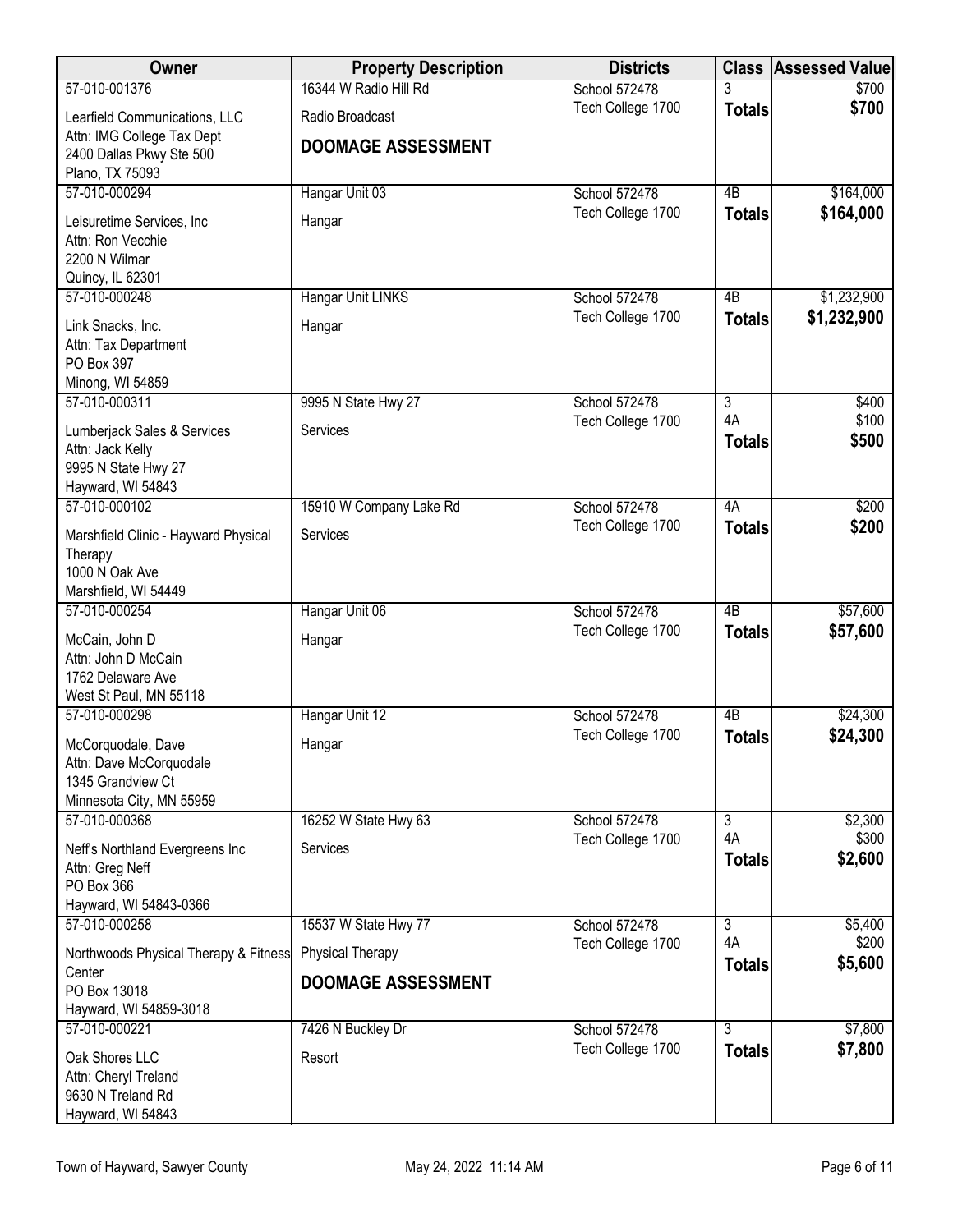| Owner                                      | <b>Property Description</b> | <b>Districts</b>                   |                | <b>Class Assessed Value</b> |
|--------------------------------------------|-----------------------------|------------------------------------|----------------|-----------------------------|
| 57-010-000259                              | 9966 N State Hwy 27         | School 572478                      | 3              | \$1,000                     |
| OHM SHIV LLC                               | Lodging                     | Tech College 1700                  | <b>Totals</b>  | \$1,000                     |
| d.b.a. Northern Pine Inn                   |                             |                                    |                |                             |
| 9966 N State Hwy 27                        |                             |                                    |                |                             |
| Hayward, WI 54843                          |                             |                                    |                |                             |
| 57-010-001324                              | 13951 W Chippewa Trl        | School 572478                      | $\overline{3}$ | \$4,400                     |
| <b>Outdoor Creations LLC</b>               | <b>Sporting Goods</b>       | Tech College 1700                  | 4A             | \$400                       |
| 13054 W Preston Tr                         | <b>DOOMAGE ASSESSMENT</b>   |                                    | <b>Totals</b>  | \$4,800                     |
| Hayward, WI 54843                          |                             |                                    |                |                             |
| 57-010-000257                              | Hangar Unit 14              | School 572478                      | 4B             | \$79,200                    |
| Pinewood Properties, LLC                   | Hangar                      | Tech College 1700                  | <b>Totals</b>  | \$79,200                    |
| 15437 County Hwy B                         |                             |                                    |                |                             |
| Hayward, WI 54843                          |                             |                                    |                |                             |
| 57-010-001361                              | (scattered)                 | School 572478                      | $\overline{3}$ | \$1,300                     |
| Pitney Bowes Global Financial Services     | Leasing                     | Tech College 1700                  | <b>Totals</b>  | \$1,300                     |
| <b>LLC</b>                                 |                             |                                    |                |                             |
| 5310 Cypress Center Dr #110                |                             |                                    |                |                             |
| Tampa, FL 33609                            |                             |                                    | $\overline{3}$ |                             |
| 57-010-000286                              | 15877 State Hwy 63          | School 572478<br>Tech College 1700 |                | \$100<br>\$100              |
| Pitney Bowes, Inc                          | Services                    |                                    | <b>Totals</b>  |                             |
| 5310 Cypress Center Dr                     |                             |                                    |                |                             |
| Suite 110                                  |                             |                                    |                |                             |
| Tampa, FL 33609-1057<br>57-010-001362      | 12883W Indian Lake Rd       | School 572478                      | 4B             | \$23,500                    |
|                                            |                             | Tech College 1700                  | <b>Totals</b>  | \$23,500                    |
| Platt, Marlene A                           | <b>BOLL/MFL</b>             |                                    |                |                             |
| 1616 Sand Hill Rd                          |                             |                                    |                |                             |
| Oregon, WI 53575<br>57-010-001378          | 10550 N Ranch Rd            | School 572478                      | 4A             | \$900                       |
|                                            |                             | Tech College 1700                  | <b>Totals</b>  | \$900                       |
| Prepper Joe's Pawn & Gun                   | Services                    |                                    |                |                             |
| Attn: John                                 | <b>DOOMAGE ASSESSMENT</b>   |                                    |                |                             |
| 10550 N Ranch Rd<br>Hayward, WI 54843      |                             |                                    |                |                             |
| 57-010-000268                              | 9921 N State Hwy 27         | School 572478                      | $\overline{3}$ | \$2,600                     |
|                                            |                             | Tech College 1700                  | 4A             | \$900                       |
| Price Rite Liquor Store                    | Liquor Store                |                                    | <b>Totals</b>  | \$3,500                     |
| Attn: Debra Freeman<br>9921 N State Hwy 27 | <b>DOOMAGE ASSESSMENT</b>   |                                    |                |                             |
| Hayward, WI 54843                          |                             |                                    |                |                             |
| 57-010-001367                              | (scattered)                 | School 572478                      | $\overline{3}$ | \$500                       |
|                                            | Services                    | Tech College 1700                  | <b>Totals</b>  | \$500                       |
| Quadient Inc<br>Attn: Tax Dept             |                             |                                    |                |                             |
| 478 Wheelers Farms Rd                      |                             |                                    |                |                             |
| Milford, CT 06461                          |                             |                                    |                |                             |
| 57-010-000100                              | (scattered)                 | School 572478                      | $\overline{3}$ | \$1,600                     |
| Quadient Leasing USA Inc                   | Services                    | Tech College 1700                  | <b>Totals</b>  | \$1,600                     |
| Attn: Tax Dept                             |                             |                                    |                |                             |
| 478 Wheelers Farms Rd                      |                             |                                    |                |                             |
| Milford, CT 06461                          |                             |                                    |                |                             |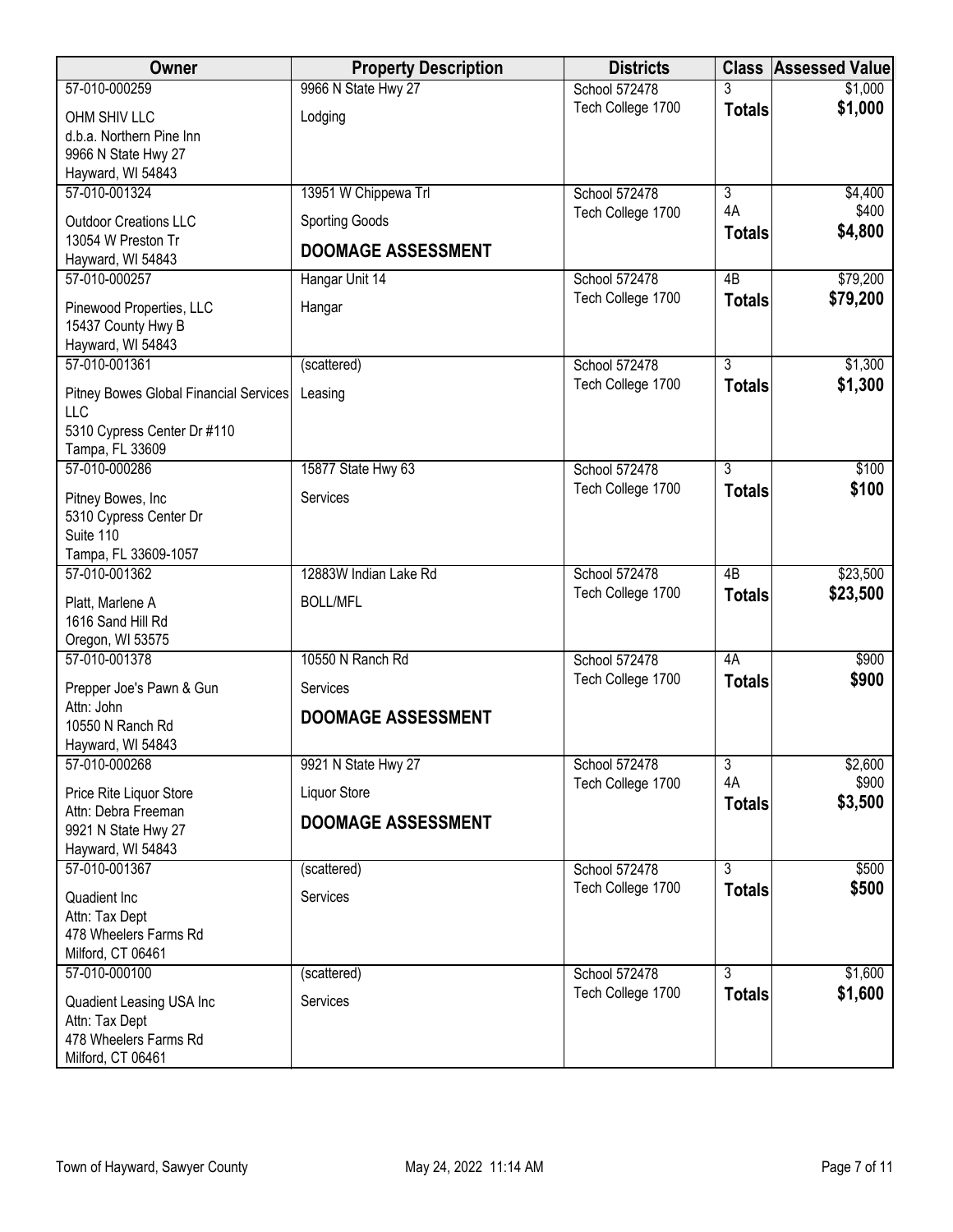| Owner                                                                                                   | <b>Property Description</b> | <b>Districts</b>  |                     | <b>Class Assessed Value</b> |
|---------------------------------------------------------------------------------------------------------|-----------------------------|-------------------|---------------------|-----------------------------|
| 2019-11                                                                                                 | 16220W State Hwy 63         | School 572478     |                     |                             |
| Ramer Small Engine<br>16220W State Hwy 63<br>Hayward, WI 54843                                          | Services                    | Tech College 1700 | <b>Totals</b>       |                             |
| 57-010-000269                                                                                           | 10590 N Ranch Rd            | School 572478     | $\overline{3}$      | \$8,300                     |
| Ranch Supper Club<br>Attn: C Haupt & B Morgan                                                           | Restaurant                  | Tech College 1700 | 4A<br><b>Totals</b> | \$400<br>\$8,700            |
| PO Box 622<br>Hayward, WI 54843-0622                                                                    | <b>DOOMAGE ASSESSMENT</b>   |                   |                     |                             |
| 57-010-000324                                                                                           | 15258 W Cty Rd B            | School 572478     | $\overline{3}$      | \$2,200                     |
| <b>Red Shed Antiques</b>                                                                                | Antique Dealer              | Tech College 1700 | 4A<br><b>Totals</b> | \$400<br>\$2,600            |
| Attn: Chris Mrotek<br>15258 W Cty Rd B<br>Hayward, WI 54843                                             | <b>DOOMAGE ASSESSMENT</b>   |                   |                     |                             |
| 57-010-000101                                                                                           | (scattered)                 | School 572478     | 4A                  | \$26,900                    |
| Republic Services Environmental<br>Solutions III LLC<br>PO Box 29246<br>Phoenix, AZ 85038               | Services                    | Tech College 1700 | <b>Totals</b>       | \$26,900                    |
| 57-010-001373                                                                                           | (scattered)                 | School 572478     | $\overline{3}$      | \$5,100                     |
| Ricoh USA Inc<br>PO Box 3850                                                                            | Services                    | Tech College 1700 | <b>Totals</b>       | \$5,100                     |
| Manchester, NH 03105-3850                                                                               |                             |                   |                     |                             |
| 57-010-000241                                                                                           | 15278 W State Hwy 77        | School 572478     | $\overline{3}$      | \$9,600                     |
| Riverside Lanes                                                                                         | Recreation                  | Tech College 1700 | <b>Totals</b>       | \$9,600                     |
| Attn: Carol Barthel<br>15278 W State Hwy 77<br>Hayward, WI 54843                                        | <b>DOOMAGE ASSESSMENT</b>   |                   |                     |                             |
| 57-010-000273                                                                                           | 12480 W Cty Rd B            | School 572478     | 1                   | \$333,900                   |
| Round Lake Marina<br>Attn: Mark Helm<br>10065 Sandy Beach Rd<br>Hayward, WI 54843                       | Marina                      | Tech College 1700 | 3<br><b>Totals</b>  | \$70,700<br>\$404,600       |
| 57-010-000313                                                                                           | Hangar Unit 21              | School 572478     | 4B                  | \$65,000                    |
| Sawyer Aviation LLC<br>25315 Sugar Valley Ln<br>Spring, TX 77373                                        | Hangar                      | Tech College 1700 | <b>Totals</b>       | \$65,000                    |
| 57-010-000363                                                                                           | Hangar Unit 13              | School 572478     | 4B                  | \$116,000                   |
| Schull Properties of Hayward LLC<br>Attn: Dale Schull<br>10293 N Greenwood Ln<br>Hayward, WI 54843-7220 | Hangar                      | Tech College 1700 | <b>Totals</b>       | \$116,000                   |
| 57-010-001312                                                                                           | 13767 W Cty Rd B            | School 572478     | 4A                  | \$45,800                    |
| <b>SG Gaming</b><br>PO Box 4900<br>Scottsdale, AZ 85261-4900                                            | Leasing                     | Tech College 1700 | <b>Totals</b>       | \$45,800                    |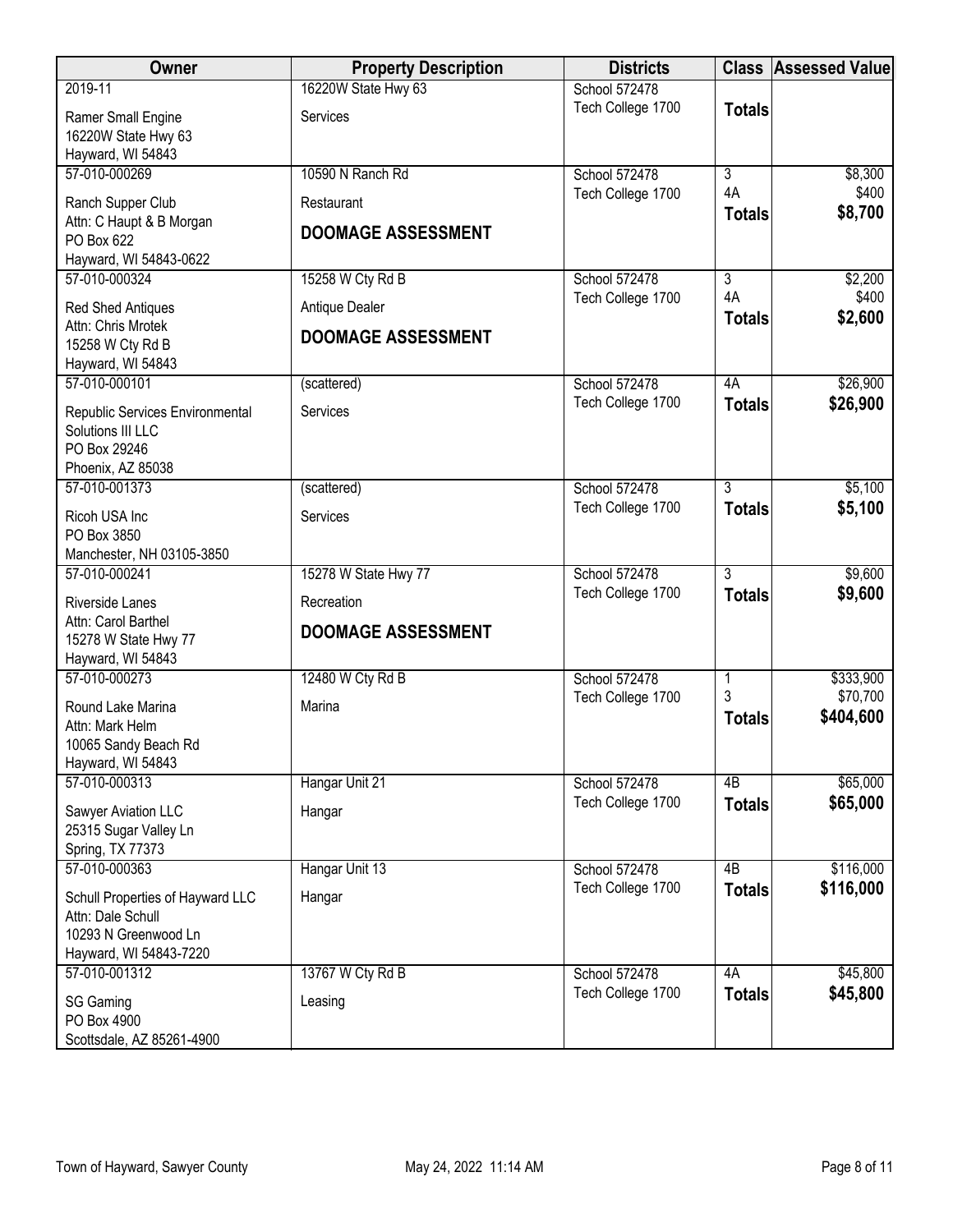| <b>Owner</b>                                                                                       | <b>Property Description</b> | <b>Districts</b>  |                     | <b>Class Assessed Value</b> |
|----------------------------------------------------------------------------------------------------|-----------------------------|-------------------|---------------------|-----------------------------|
| 57-010-000353                                                                                      | 15067 Aviation Ln Unit 17   | School 572478     | $\overline{AB}$     | \$90,000                    |
| Shadegg, Daniel<br>Attn: Daniel Shadegg<br>2250 Delaware Ave                                       | Hangar                      | Tech College 1700 | <b>Totals</b>       | \$90,000                    |
| Sunfish Lake, MN 55118                                                                             |                             |                   |                     |                             |
| 57-010-000281                                                                                      | 12622 W Cty Rd B            | School 572478     | 4A                  | \$1,000                     |
| Snowshoe Saloon                                                                                    | Tavern                      | Tech College 1700 | <b>Totals</b>       | \$1,000                     |
| Attn: Gerald J Thomas<br>1228 Swallow Rd                                                           | <b>DOOMAGE ASSESSMENT</b>   |                   |                     |                             |
| Waukesha, WI 53189<br>57-010-000345                                                                | 16020 W State Hwy 63        | School 572478     | 4A                  | \$500                       |
| Spa Country<br>Attn: Mike or Mark Swor                                                             | Spa                         | Tech College 1700 | <b>Totals</b>       | \$500                       |
| 16020 W US Hwy 63<br>Hayward, WI 54843                                                             |                             |                   |                     |                             |
| 57-010-001370                                                                                      | 10240 N Tower Rd            | School 572478     | 4A                  | \$54,900                    |
| Spectrasite Communications Inc<br>PO Box 723597<br>Atlanta, GA 31139-0431                          | Tower                       | Tech College 1700 | <b>Totals</b>       | \$54,900                    |
| 57-010-001366                                                                                      | 11242 N Gorski Rd           | School 572478     | $\overline{3}$      | \$6,600                     |
| Steigerwaldt Land Service<br>856 N 4th St                                                          | Services                    | Tech College 1700 | <b>Totals</b>       | \$6,600                     |
| Tomahawk, WI 54487                                                                                 |                             |                   |                     |                             |
| 57-010-000334                                                                                      | 15535 State Hwy 77          | School 572478     | $\overline{3}$      | \$5,200                     |
| The Boss                                                                                           | Office Supplies             | Tech College 1700 | 4A                  | \$400<br>\$5,600            |
| Attn: Robert Hornak<br>PO Box 719<br>Hayward, WI 54843-0719                                        | <b>DOOMAGE ASSESSMENT</b>   |                   | <b>Totals</b>       |                             |
| 57-010-000318                                                                                      | 16684 W State Hwy 63        | School 572478     | $\overline{3}$      | \$400                       |
| Thompson Sand & Gravel                                                                             | Services                    | Tech College 1700 | 4A                  | \$100                       |
| Attn: Daniel Thompson<br>16684 W US Hwy 63<br>Hayward, WI 54843                                    | <b>DOOMAGE ASSESSMENT</b>   |                   | <b>Totals</b>       | \$500                       |
| 57-010-000253                                                                                      | 16826 W State Hwy 63 S      | School 572478     | $\overline{3}$      | \$69,600                    |
| <b>Timber Ford Mercury</b>                                                                         | Auto Dealer                 | Tech College 1700 | <b>Totals</b>       | \$69,600                    |
| 16826 W Hwy 63 S<br>Hayward, WI 54843                                                              | <b>DOOMAGE ASSESSMENT</b>   |                   |                     |                             |
| 57-010-000289                                                                                      | 16403 Timber Lawn Rd        | School 572478     | $\overline{3}$      | \$8,900                     |
| Timberlawn Pet Care Center<br>Attn: Jason & Anne-Lise Ellis<br>9784N Robin Ln<br>Hayward, WI 54843 | Pet Care                    | Tech College 1700 | 4A<br><b>Totals</b> | \$400<br>\$9,300            |
| $2022 - 5$                                                                                         | 12701 W State Hwy 77        | School 572478     | $\overline{3}$      | \$3,200                     |
| <b>Timepayment Corp</b><br>PO Box 7<br>South Bend, IN 46624                                        | Leasing                     | Tech College 1700 | <b>Totals</b>       | \$3,200                     |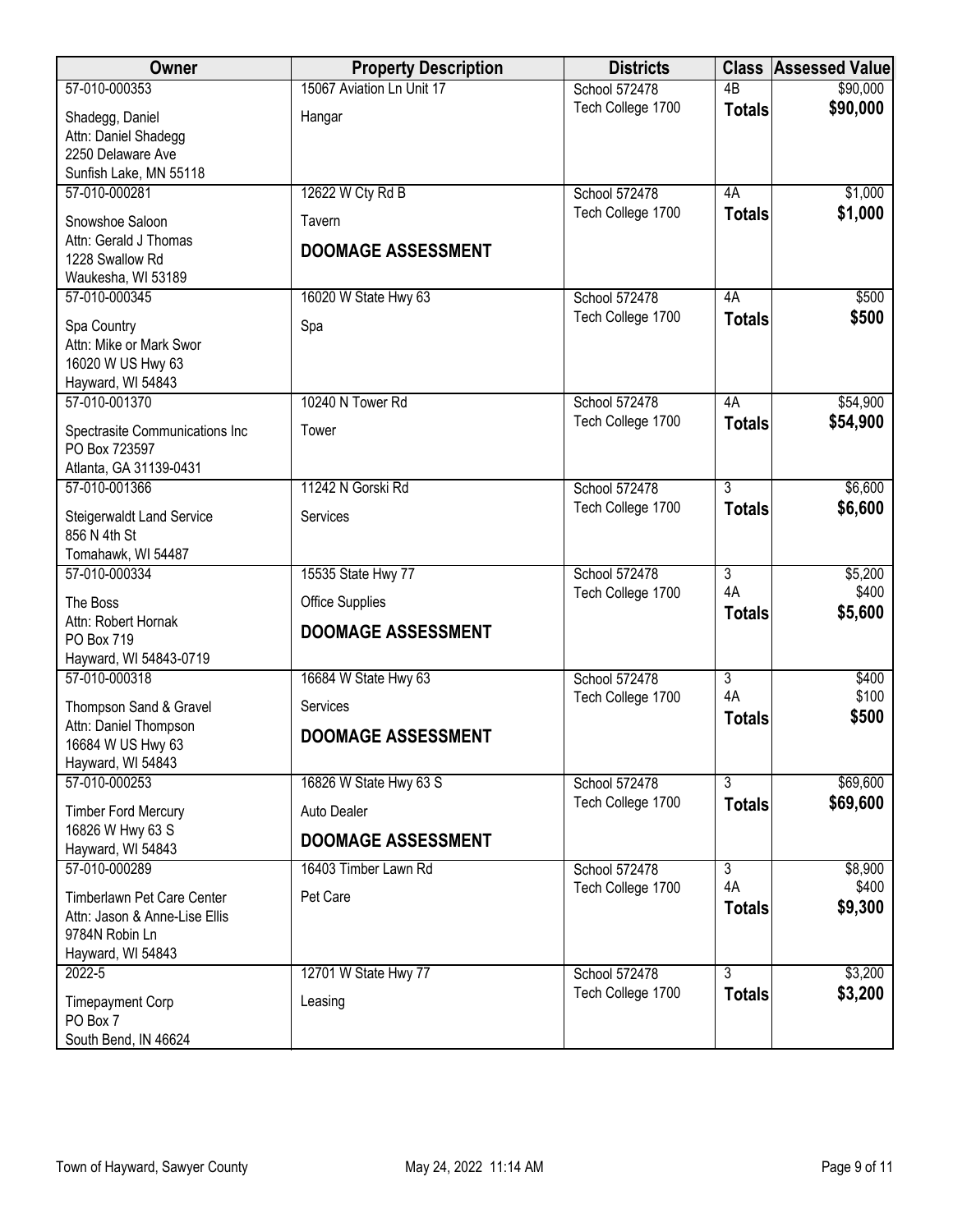| Owner                                  | <b>Property Description</b> | <b>Districts</b>                   | <b>Class</b>    | <b>Assessed Value</b>  |
|----------------------------------------|-----------------------------|------------------------------------|-----------------|------------------------|
| 57-010-000291                          | 10005 N Raven Rd            | School 572478                      | 3               | \$3,000                |
| Town & Country Beauty Salon            | Hair Care                   | Tech College 1700                  | 4A              | \$600                  |
| Attn: Patricia B Raven                 |                             |                                    | <b>Totals</b>   | \$3,600                |
| 10005 N Raven Rd                       |                             |                                    |                 |                        |
| Hayward, WI 54843                      |                             |                                    |                 |                        |
| 57-010-001351                          | 16015 Nursery Rd            | School 572478                      | $\overline{3}$  | \$2,100                |
| U.S. Bank National Association         | Leasing                     | Tech College 1700                  | <b>Totals</b>   | \$2,100                |
| 1310 Madrid St #100                    |                             |                                    |                 |                        |
| Marshall, MN 56258                     |                             |                                    |                 |                        |
| 57-010-001322                          | 13966 W Eagle Claw Dr       | School 572478                      | $\overline{3}$  | \$300                  |
| Ultimate Auto Body                     | Auto Repair Service         | Tech College 1700                  | <b>Totals</b>   | \$300                  |
| Attn: Darren Moeller                   |                             |                                    |                 |                        |
| 13966W Sandford Ln                     |                             |                                    |                 |                        |
| Hayward, WI 54843                      |                             |                                    |                 |                        |
| 57-010-000319                          | 16344 W Radio Hill Rd       | School 572478                      | $\overline{3}$  | \$3,600                |
| Vacationland Broadcasting              | Radio Station               | Tech College 1700                  | <b>Totals</b>   | \$3,600                |
| d.b.a. WRLS FM                         |                             |                                    |                 |                        |
| PO Box 1008                            |                             |                                    |                 |                        |
| Hayward, WI 54843-1008                 |                             |                                    |                 |                        |
| 57-010-000326                          | Hangar Unit 11              | School 572478<br>Tech College 1700 | $\overline{AB}$ | \$37,500               |
| Walters, Veronica                      | Hangar                      |                                    | <b>Totals</b>   | \$37,500               |
| Attn: Veronica Walters                 |                             |                                    |                 |                        |
| 17900 Tyler Dr NW                      |                             |                                    |                 |                        |
| Elk River, MN 55330                    |                             |                                    |                 |                        |
| 57-010-000213                          | Hangar Unit 07              | School 572478<br>Tech College 1700 | 4B              | \$133,000<br>\$133,000 |
| White Eagle LLC                        | Hangar                      |                                    | <b>Totals</b>   |                        |
| 8 Cogswood Rd                          |                             |                                    |                 |                        |
| Ashville, NC 28804                     |                             |                                    |                 |                        |
| 57-010-000206                          | Hangar Unit 08              | School 572478                      | $\overline{AB}$ | \$63,700               |
| <b>WJW Enterprises Inc</b>             | Hangar                      | Tech College 1700                  | <b>Totals</b>   | \$63,700               |
| Attn: William J Wascher                |                             |                                    |                 |                        |
| 48W375 Immelman Ln                     |                             |                                    |                 |                        |
| Hampshire, IL 60140<br>57-010-000262   |                             |                                    | $\overline{3}$  |                        |
|                                        | 9854 N State Hwy 27         | School 572478<br>Tech College 1700 | 4A              | \$900<br>\$500         |
| Wortmans Northwoods Motel              | Lodging                     |                                    | <b>Totals</b>   | \$1,400                |
| Attn: Steve Wortman                    |                             |                                    |                 |                        |
| 9854 N State Hwy 27                    |                             |                                    |                 |                        |
| Hayward, WI 54843<br>57-010-000256     | 15569 State Hwy 63          | School 572478                      | $\overline{3}$  | \$4,300                |
|                                        |                             | Tech College 1700                  | <b>Totals</b>   | \$4,300                |
| Young & Harrison, Inc.                 | Sales & Service             |                                    |                 |                        |
| d.b.a. New Moon Ski & Bike Shop        |                             |                                    |                 |                        |
| Attn: Joel Harrison<br>15569 US Hwy 63 |                             |                                    |                 |                        |
| Hayward, WI 54843                      |                             |                                    |                 |                        |
| 57-010-000227                          | Hangar Unit 05              | School 572478                      | $\overline{AB}$ | \$90,000               |
|                                        |                             | Tech College 1700                  | <b>Totals</b>   | \$90,000               |
| Ziegler Aviation LLC<br>901 W 94th St  | Hangar                      |                                    |                 |                        |
| Bloomington, MN 55420                  |                             |                                    |                 |                        |
|                                        |                             |                                    |                 |                        |